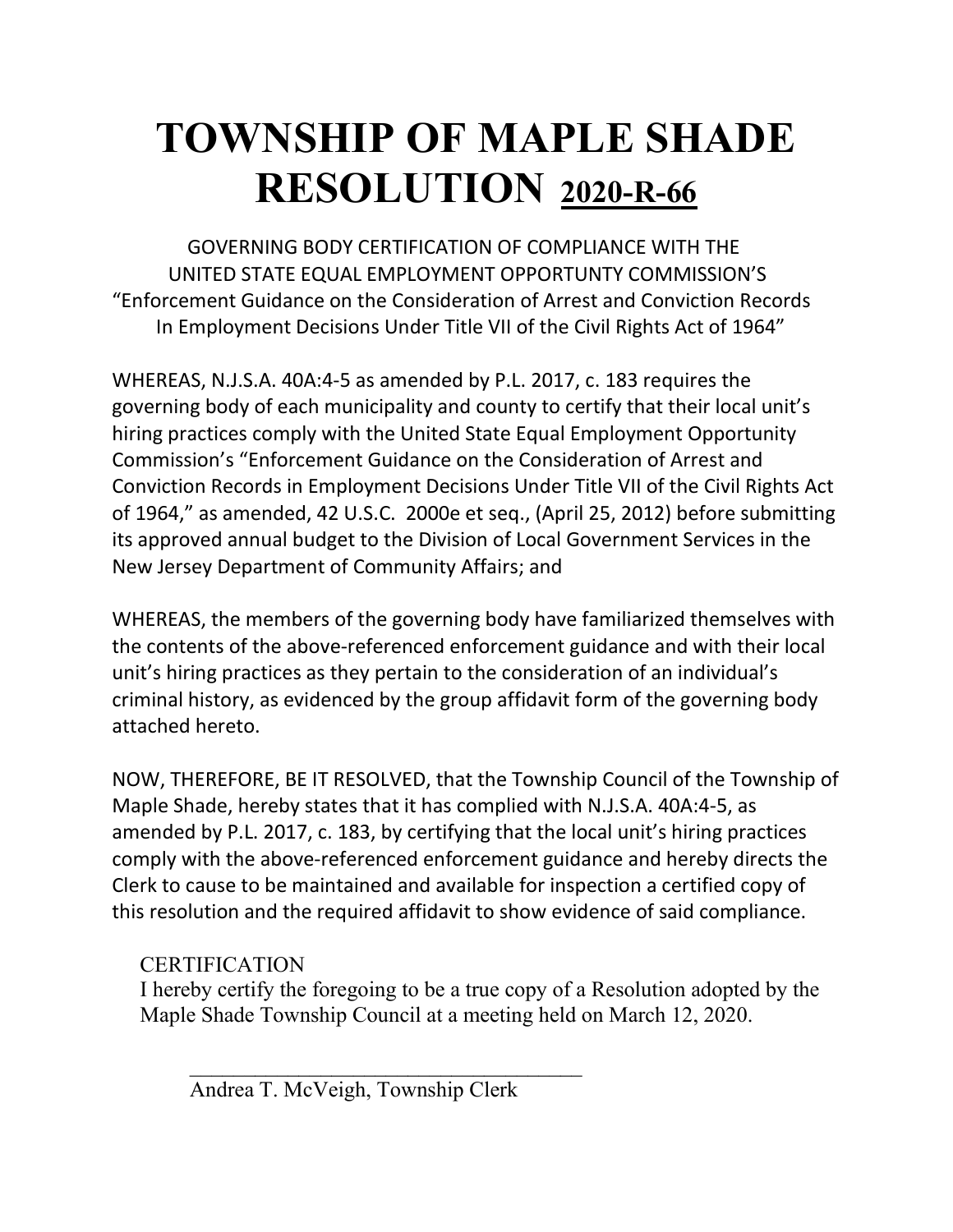### DATE: March 12, 2020

| COUNCIL      | <b>MOTION</b> | <b>SECOND</b> | <b>AYES</b> | <b>NAYS</b> | <b>ABSTAIN</b> | ABSENT |
|--------------|---------------|---------------|-------------|-------------|----------------|--------|
| Kauffman     |               |               |             |             |                |        |
| Manchello    |               |               |             |             |                |        |
| <b>Nunes</b> |               | x             |             |             |                |        |
| Wiest        | X.            |               |             |             |                |        |
| Volpe        |               |               |             |             |                |        |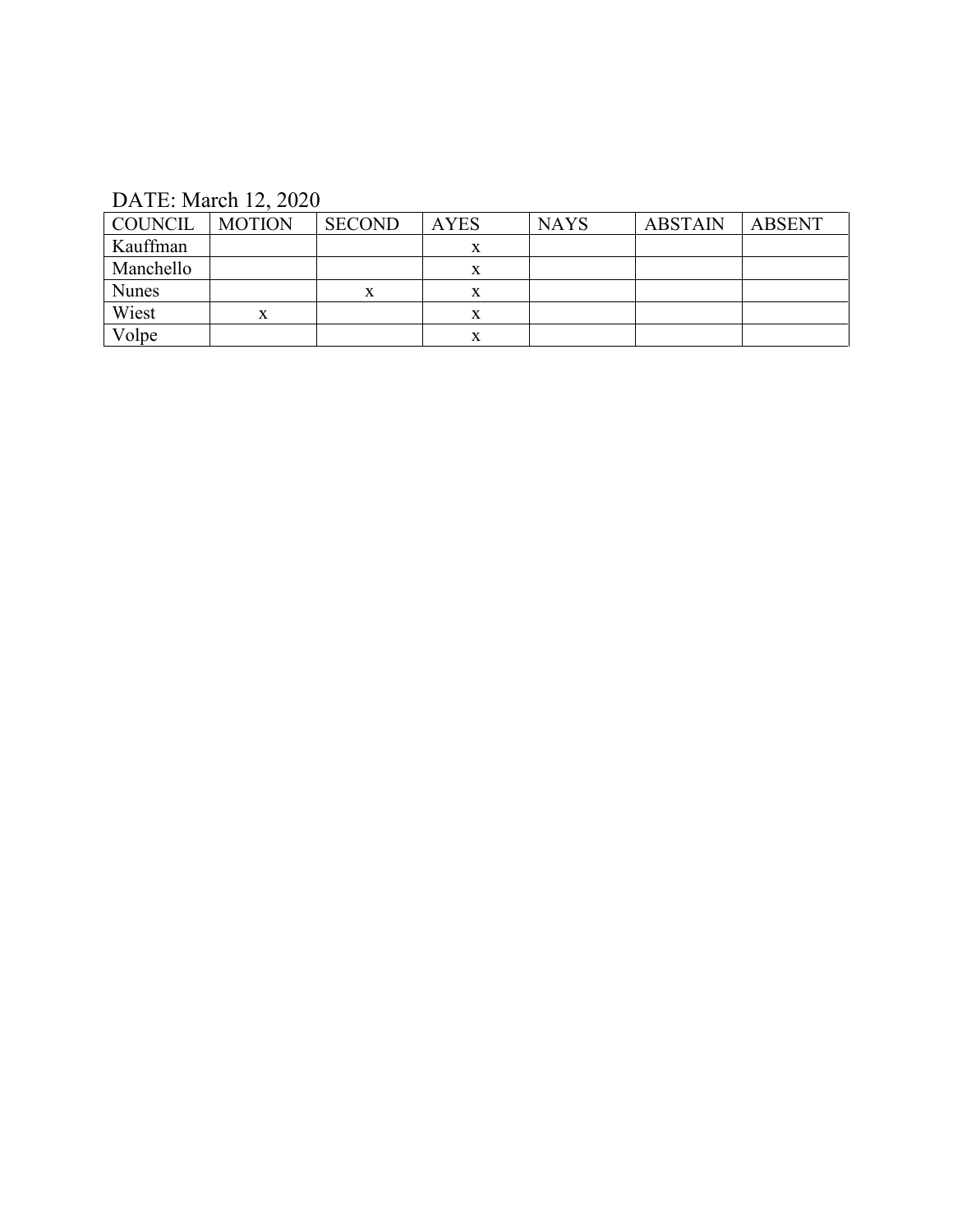# **TOWNSHIP OF MAPLE SHADE**

### **RESOLUTION 2020-R-67**

AUTHORIZE THE SALE OF SURPLUS PROPERTY THROUGH ON-LINE AUCTION

WHEREAS, Maple Shade Township has determined that throughout the year there becomes a need to conduct auctions to sell surplus personal property that is no longer needed for public use; and

WHEREAS, N.J.S.A. 40A:11-36 authorizes the sale of surplus personal property no longer needed for public use through the use of an online auction service; and

WHERESA, the Local Unit Technology Pilot Program and Study Act (P.L. 2001, c. 30) authorizes the sale of surplus personal property no longer needed for public use through the use of an online auction service; and

WHEREAS, Maple Shade Township, through this resolution, gives notice of its intention, pursuant to Local Finance Notice 2008-9, to sell the surplus property from time to time throughout 2020 by means of an on-line auction of GovDeals at [www.GovDeals.com](http://www.govdeals.com/) at dates to be determined; and

NOW, THEREFORE, BE IT RESOLVED by the Township Council of the Township of Maple Shade, County of Burlington and State of New Jersey, that the Township is hereby authorized to sell surplus personal property on an on-line auction website entitled [www.GovDeals.com;](http://www.govdeals.com/) and